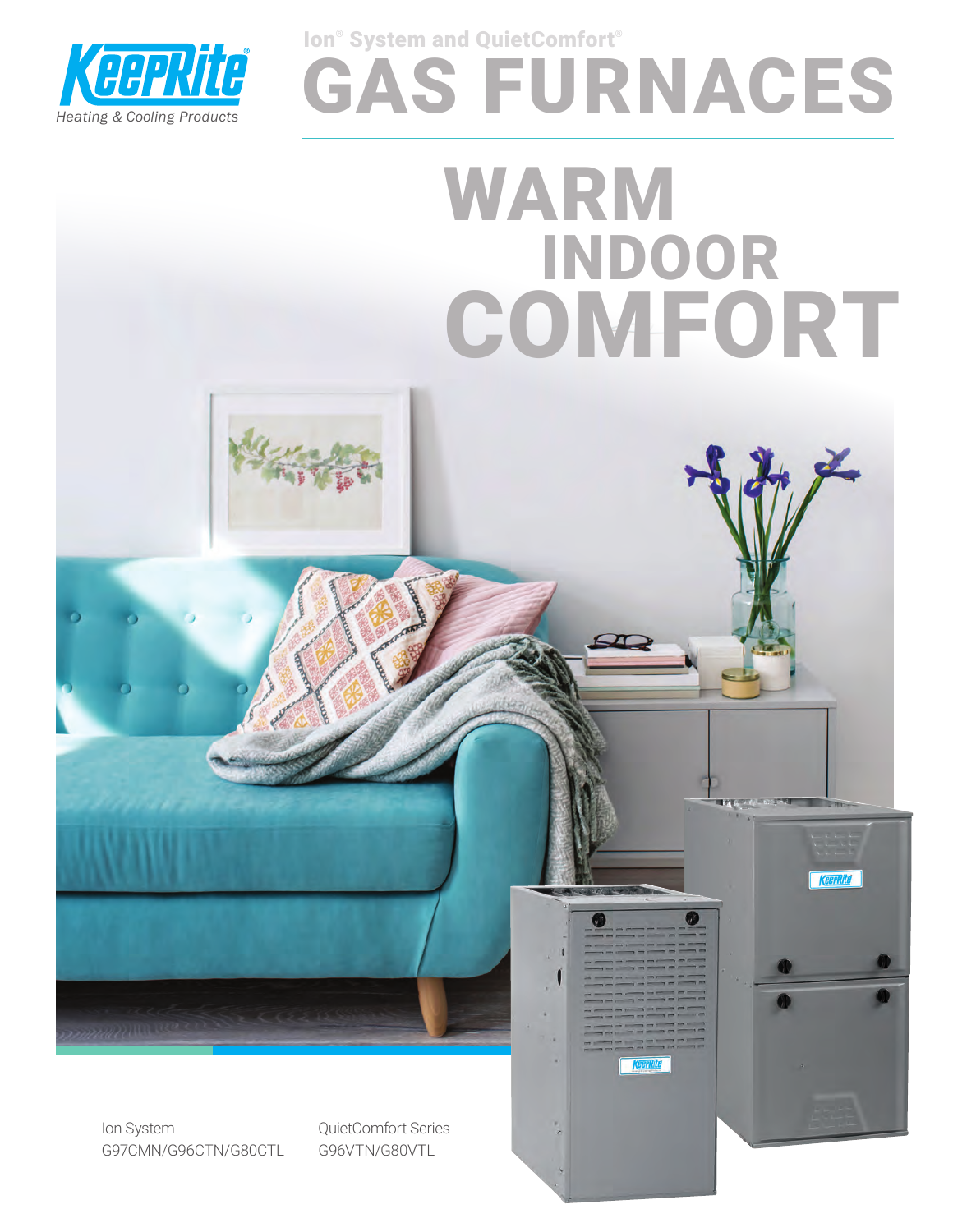

# COMFORT WITH **CONFIDENCE**

Choose KeepRite heating and cooling equipment so you can enjoy comfort with confidence. Our products deliver exceptional quality, reliability and energy efficiency, backed by time-tested engineering, leading-edge manufacturing, and 100% run testing of every unit we make.

## **WHAT MATTERS IN A GAS FURNACE?**

#### ENERGY SAVINGS



AFUE (Annual Fuel Utilization Efficiency) measures the heating efficiency of a gas furnace. The higher the number, the greater the potential for energy savings. Ion System and QuietComfort Series furnaces offer a range from 80% up to 98.3% AFUE.

#### CONSISTENT COMFORT



To keep your comfort consistent, our Ion 98 furnace operates nearly continuously, making subtle adjustments to modulating and adaptable-speed components and automatically selecting the best heating stage to match the changing conditions of your home.

#### EASY TO CONTROL



Easily manage your entire home's comfort using the communicating Ion system control via its full-color touch screen, Ion Home mobile app or voice commands.

#### QUIET PERFORMANCE



Enjoy quiet system performance by selecting models with insulated cabinet components.

#### PEACE OF MIND



Rest easy with a 10-year parts and lifetime heat exchanger limited warranty\* upon timely registration.\*\*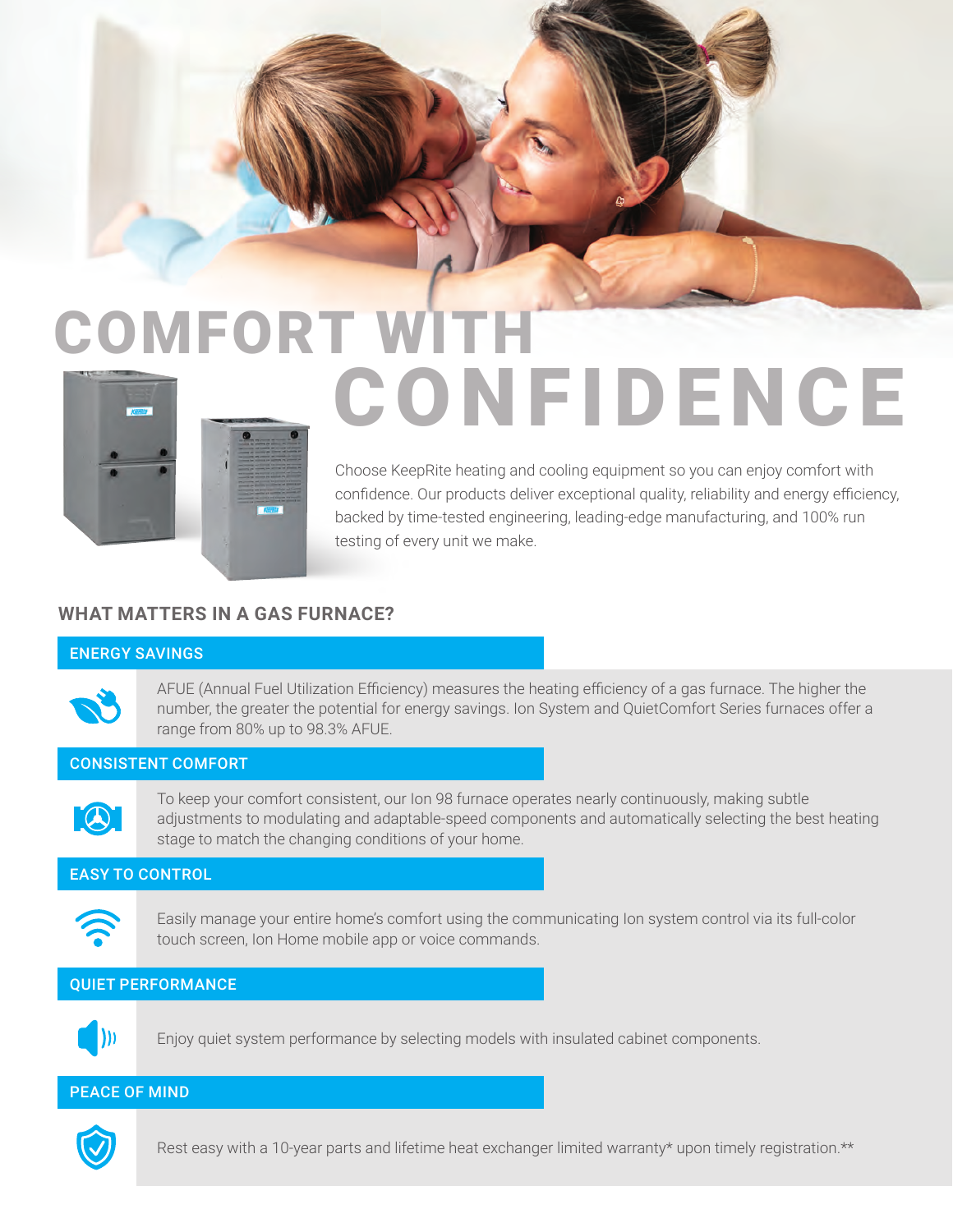## **WHAT SETS KEEPRITE ION AND QUIETCOMFORT GAS FURNACES APART?**

**Reliable** – Our hot surface ignition system features an advanced silicon nitride igniter and in-shot burners for reliable comfort you can count on.

**System Control –** State-of-the-art electronic controls monitor system operation and allow for faster, easier system diagnostics.

**Quiet –** Solid, pre-painted steel insulated cabinet with tight-fit door latch, isolated blower motor, and soft-mount rubber gaskets on key components contribute to quieter operation.



**G9 Gas Furnace**

**Safety –** Temperature limit control, reliable gas valve and induced draft motor all promote safe operation.

**Efficiency – Ion System and** QuietComfort Series furnaces include variable-speed ECM fan motors to provide exceptional efficiency. When matched with a KeepRite air conditioner or heat pump and a humidity-sensing thermostat, our furnaces can provide enhanced dehumidification and the potential for additional energy savings.

**Ion System Control –** Our innovative Ion System Control includes full-color touch screen technology for intuitive and powerful command over temperature, humidity, comfort scheduling, energy management and more.



#### **EXCEPTIONAL PEACE OF MIND**

Our No Hassle Replacement™ limited warranty backs every KeepRite Ion System and QuietComfort Series product. It means comfort with no questions. We'll replace your unit if the heat exchanger fails within the covered period.\* This provides extra coverage in addition to a 10-year parts limited warranty.\*\*

# **COMPONENTS OF A COMPLETE KEEPRITE SYSTEM**

We offer a complete family of products designed to provide year-round comfort, control and efficiency. Your KeepRite dealer can help create a properly matched system to best fit your needs and your budget.





**Thermostats Air Conditioners Heat Pumps Evaporator Coils**